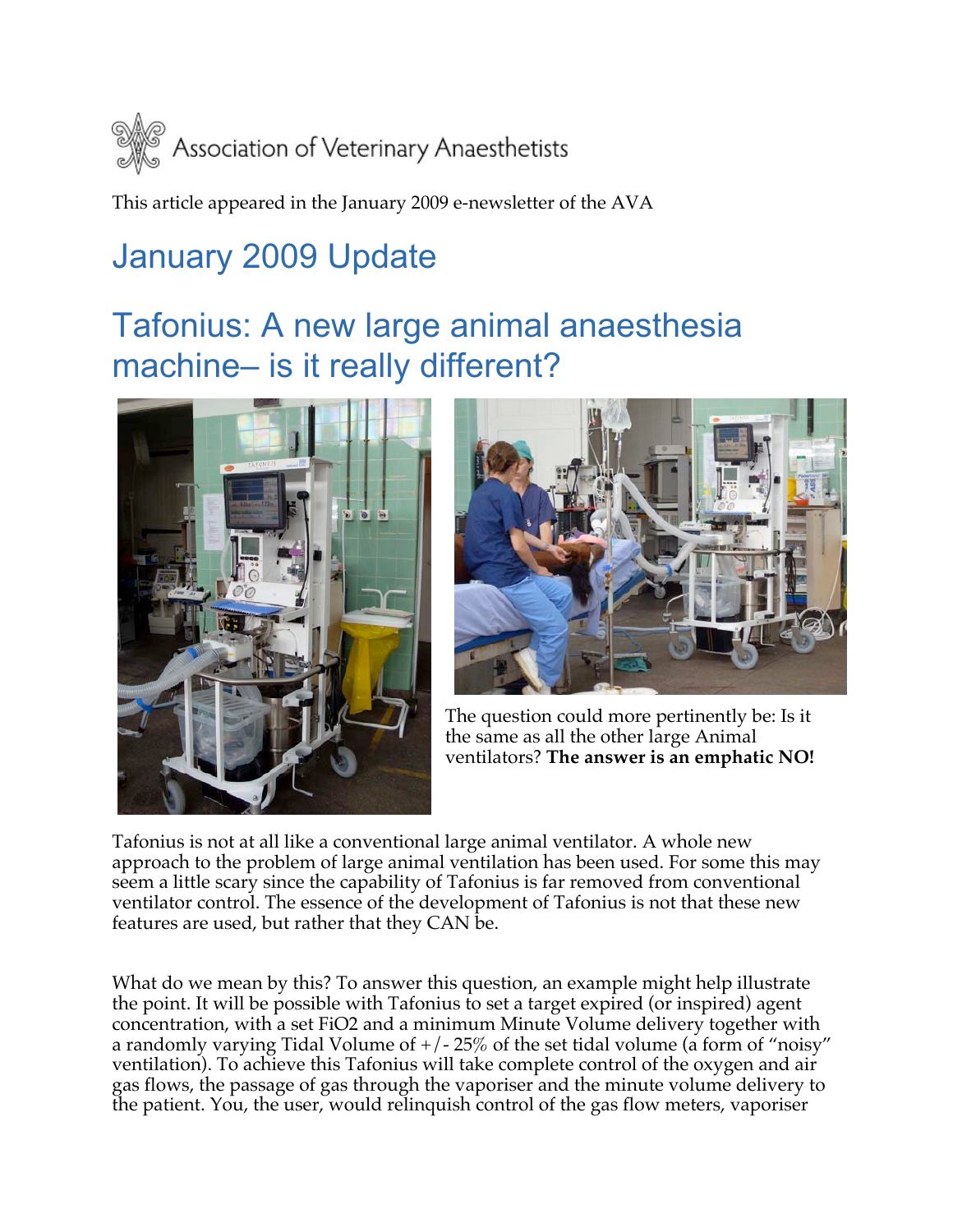setting and respiratory rate/tidal volume settings. Now I am sure you agree, that does sound a little scary. The point, however, is that Tafonius **COULD** do this because of its inherent technology, not that this is how you **WILL** use Tafonius. In daily use the features that allow you to run the extreme example above give you smooth spontaneous breathing movements, precise control of tidal volume, PEEP/CPAP and reliable display of circuit oxygen, nitrous, carbon dioxide and inhalation agent, whilst still leaving you in control of Fresh Gas Flow, vaporiser setting and all ventilation parameters.

## **"In the development of Tafonius we have constructed the building blocks for complete versatility and control:"**

- To allow informed control you must have information from your monitors and the ventilation system. Tafonius provides ECG, IBP, Pulse-Ox, CO2, O2, Nitrous, Agent, Temperature and Airway pressure in its monitoring system as either instantaneous data or trend data. In addition, tidal volumes, inspiratory times, respiratory rates, minute volumes and minimum/maximum airway pressures are recorded and displayed.
- To effect precise control you must have absolute control over all ventilation parameters. Tafonius allows this level of control with precise piston control and independent setting of ventilation parameters.
- With these building blocks you can perform any type of ventilation profile that you can conceive, be they recruitment manoeuvres, sighs, pressure-cycled breaths or even a new ventilation type.

## **Does it all sound complicated? Well, to ventilate your patient, here's what you actually need to do:**

Connect the animal to Tafonius and let it breathe spontaneously. Set the Tidal Volume, Respiratory Rate and Inspiratory time. When you want to switch to IPPV, push the Ventilate button.

That's all there is to it.

Tafonius integrates all of the monitoring, anaesthetic circuit and ventilator into one manageable system. There is extensive data collection and data recording. Anaesthetic